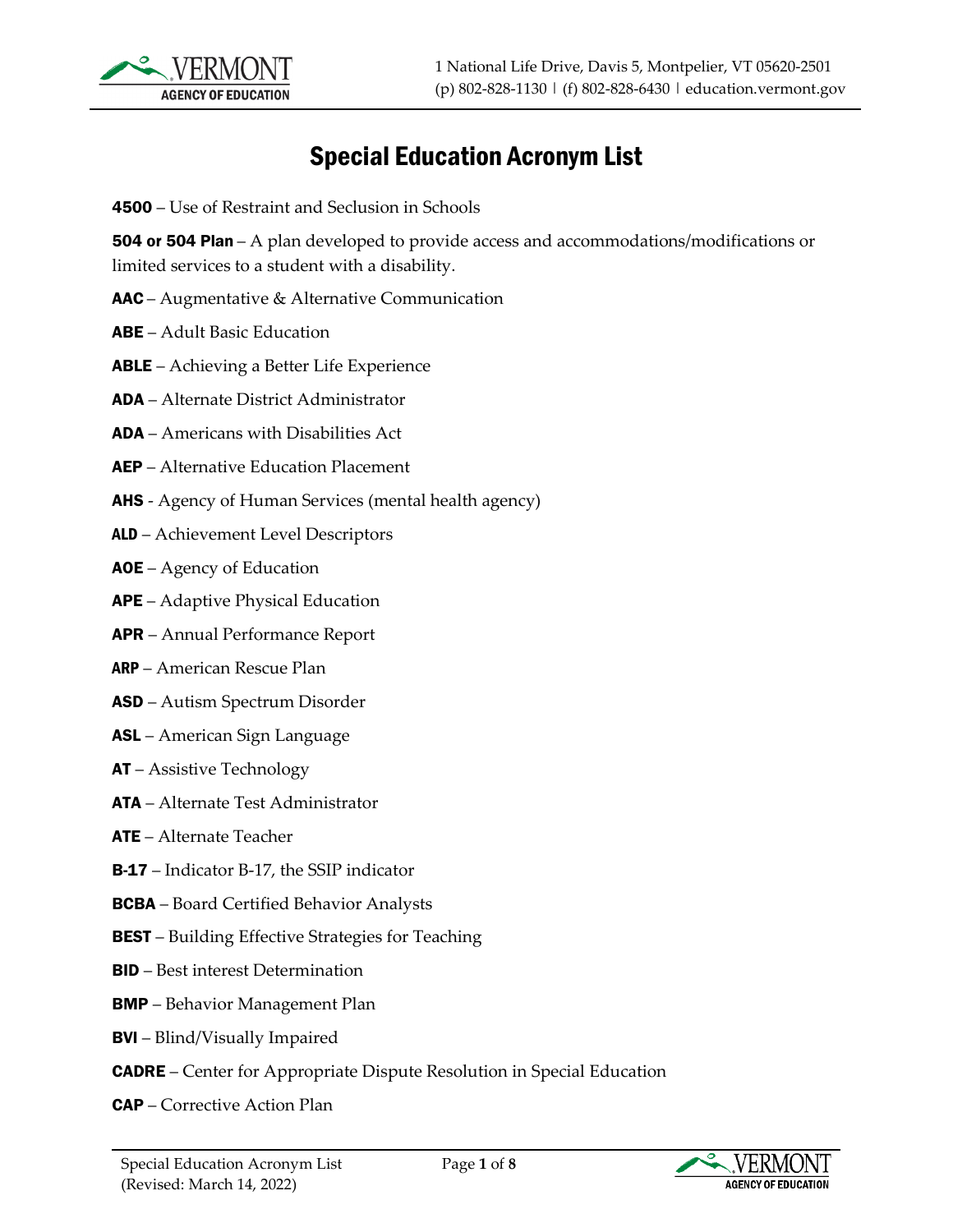- CBI Community Based Instruction
- CBL Community Based Learning
- CC Child Count
- CCEIS Comprehensive Coordinated Early Intervening Services
- CCO Conditional Care Order
- CCSS Common Core State Standards
- CCSSO Council of Chief State School Officers
- CD Communication Disorder
- CDCI Center on Disability and Community Inclusion
- CEIS Coordinated Early Intervening Services
- CEP Community Eligibility Provision
- CFR Code of Federal Regulations
- CIFR Center for IDEA Fiscal Reporting
- CIP Continuous Improvement Plan
- CIS/EIP Children's Integrated Services/early Intervention program
- CoP Communities of Practice
- COTA Certified Occupational Therapist Assistant
- CPI Crisis Prevention and Intervention
- CRC Case Review Committee
- CrEAG Critical Review Elements Analysis Guide
- CRRSA Coronavirus Response and Relief Supplemental Appropriations
- CSHN Child with Special Health Needs
- CSP Coordinated Services Plan (aka Act 264 Plan)
- CTE Career & Technical Education
- DA District Administrator
- DAC Data Accountability Center
- **DAIL** Department of Disability, Aging and Independent Living
- **DCF** Department of Children and Families
- DD Developmental Delay
- DD Developmental Disabilities
- DLM Dynamic Learning Maps
- DLP Developmental Learning Program

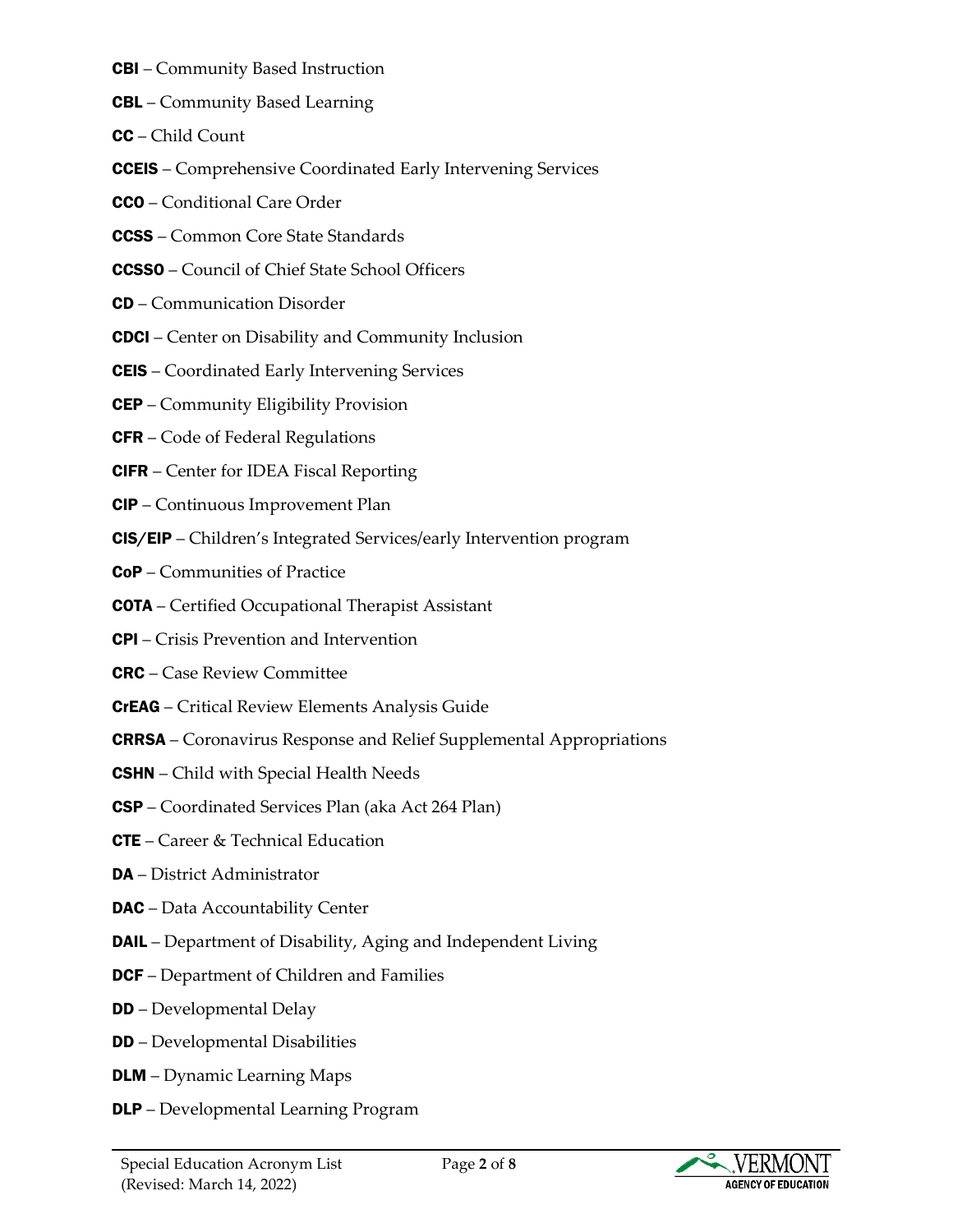- **DMAD** Data Management and Analysis Division
- DMG District Management Group
- DOC Department of Corrections
- DOE Department of Education (now under AOE Agency of Education)
- EBP Evidence-Based Practice
- EBR Educational Benefit Review
- **ECE** Early Childhood Education
- ECO Early Childhood Outcomes
- ECSE Early Childhood Special Education
- **ECTA** Early Childhood Technical Assistance
- Early MTSS Early Multi-tiered System of Supports
- ED Emotional Disturbance
- EEC Evergreen Evaluation and Consulting
- EEE Essential Early Education
- EDW Education Data Warehouse
- EIP Early Intervention Program
- EL English Learners
- ELA English Language Arts
- **EPT** Evaluation Planning Team
- EQ Educator Quality Division/Team
- EQR Education Quality Review
- EQS Education Quality Standards
- ERIC Education Resources Information Center
- ESEA Elementary and Secondary Education Act
- ESF-REM Education Stabilization Fund-Rethink K-12 Education Models
- ESL English as a Second Language
- ESOL English for Speakers of Other Languages
- ESSA Every Student Succeeds Act
- ESSER Elementary and Secondary School Emergency Relief
- EST Educational Support Team
- ESY Extended School Year
- **FAPE** Free Appropriate Public Education

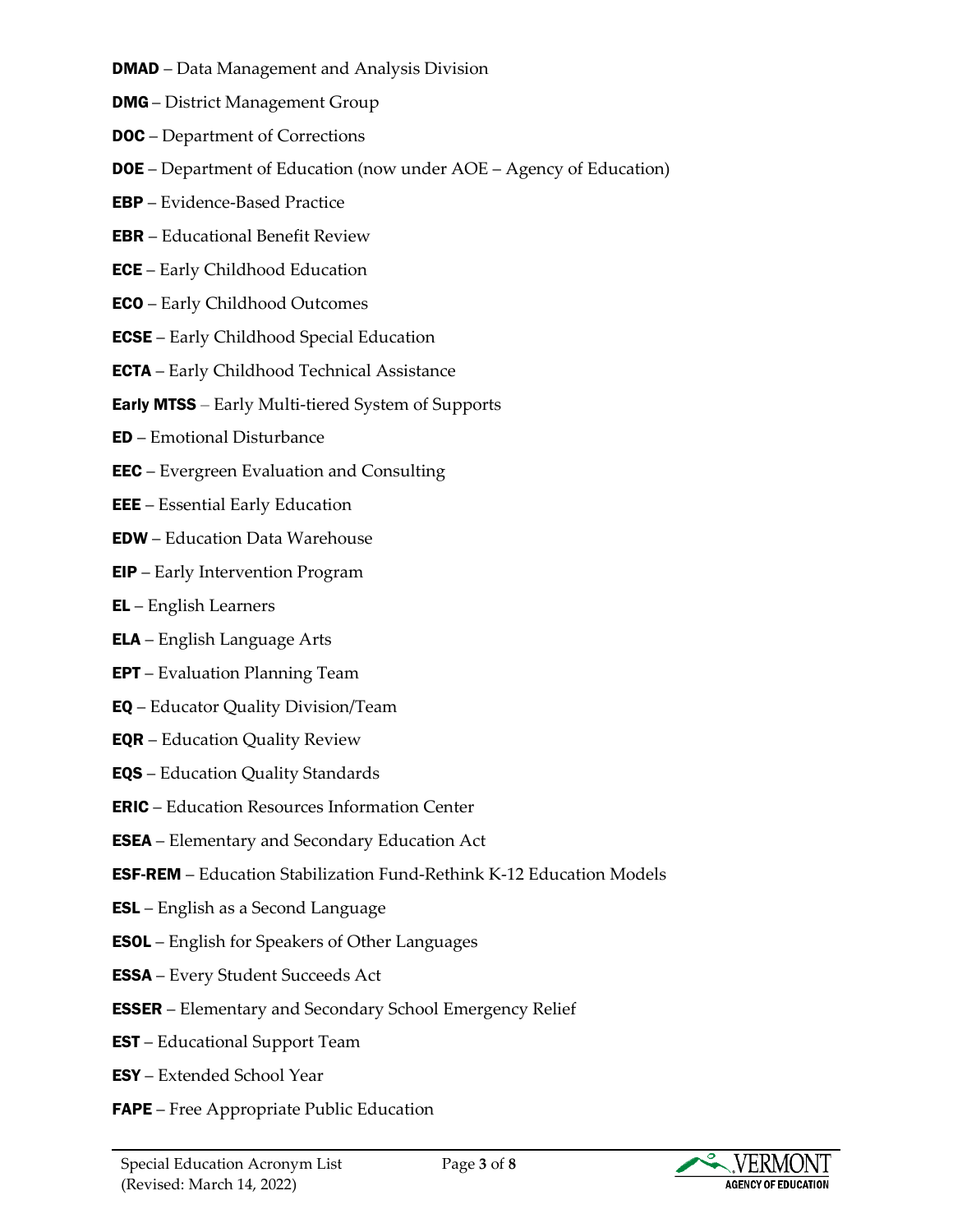- FBA Functional Behavior Assessment
- FEL Foundation for Early Learners
- FERPA Federal Educational Rights and Privacy Act
- FNS Food and Nutrition Service
- FRL Free and Reduced Lunch
- GED General Equivalency Diploma
- GEER Governor's Emergency Education Relief
- GEPA General Education Provisions Act
- GSM General Supervision & Monitoring Division/Team
- HL Hearing Loss
- HQT Highly Qualified Teacher
- IAES Interim Alternative Educational Setting
- IDEA Individuals with Disabilities Education Act
- **IDEA-B** Individuals with Disabilities Education Act Part B (ages  $3 21$ )
- IDC IDEA Data Center
- IEE Independent Educational Evaluation
- IEP Individualized Education Programs
- IFSP Individualized Family Service Plan
- IRB Institutional Review Board
- **I-Team** Interdisciplinary Team
- **K-12** Kindergarten through  $12<sup>th</sup>$  grade
- LAIP Literate Adolescents Intervention Project
- **LCI** Learner Characteristic Inventory
- LCAS Local Comprehensive Assessment Systems
- LD Learning Disability
- LEA Local Education Agency (Supervisory Unions/School Districts)
- **LEAP** Local Education Agency Plan
- LIT Local Interagency Team
- LRE Least Restrictive Environment
- LRW Legal and Regulatory Workgroup
- LSCI Life Space Crisis Intervention
- MD Multiple Disabilities

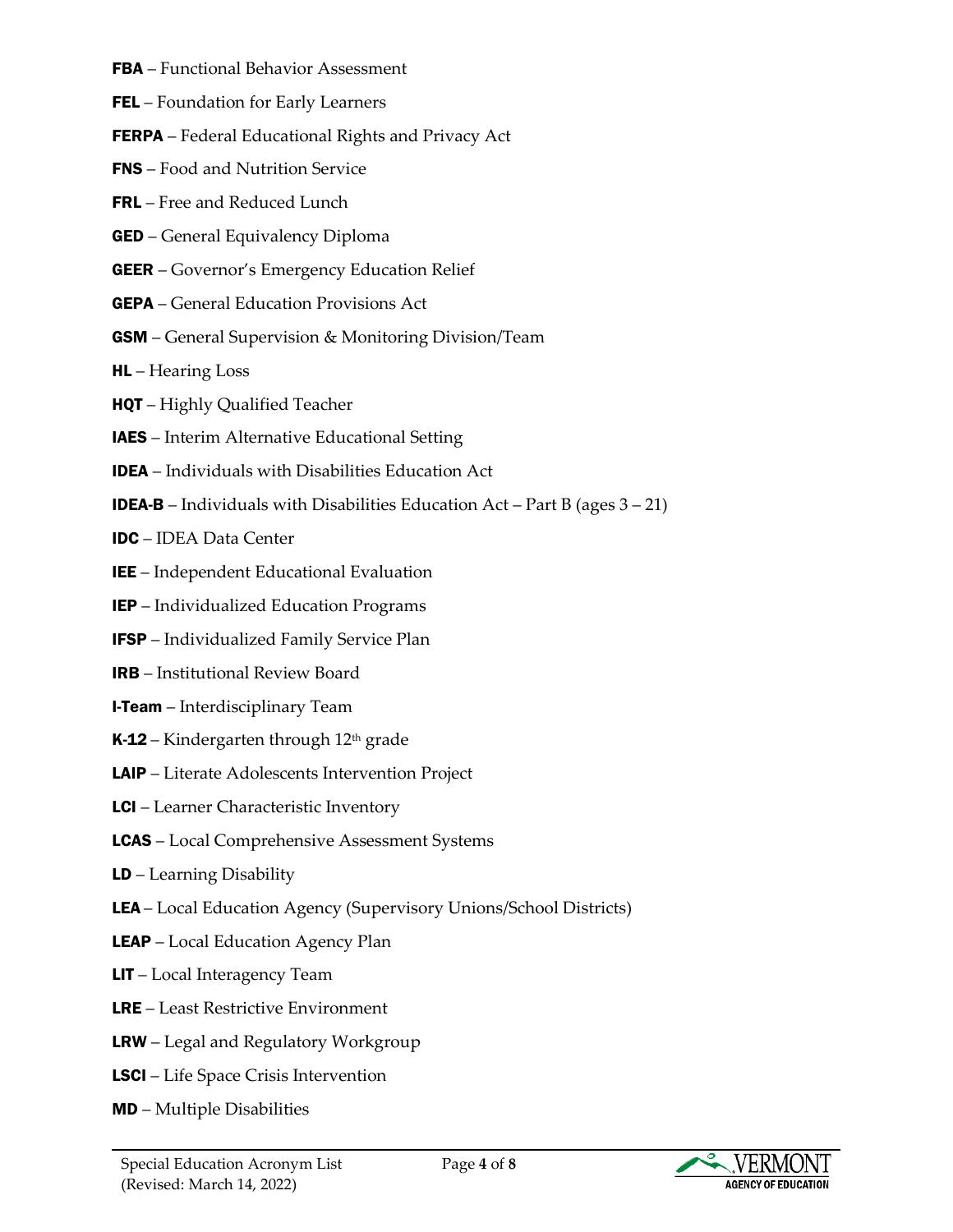MOE – Maintenance of Effort

MTSS-RtII – Multi-tiered System of Supports Response to Intervention and Instruction

MYP – Multi Year Plan

NAEP – National Assessment of Educational Progress

NASDSE – National Association of State Directors of Special Education

- NBPD Needs-based Professional Development
- NCLB No Child Left Behind
- **NCSEAM** National Center for Special Education Accountability Monitoring
- NCSI National Center for Systemic Improvement
- NEA National Education Association

NECAP – New England Common Assessment Program

NECTAC – National Early Childhood Technical Assistance Center

- NERRC Northeast Regional Resource Center
- NGSS Next Generation Science Standards
- NIC Networked Improvement Community
- NIMAS National Instructional Materials Accessibility Standard
- NIRN National Implementation Research Network
- NSTTAC The National Secondary Transition Technical Assistance Center
- NTAC National Technical Assistance Center

**OCR** – Office of Civil Rights

- **OESE** Office of Elementary and Secondary Education
- OHI Other Health Impairment
- **OMB** Office of Management and Budget
- **One Plan** Individualized Family Service Plan
- OSEP Office of Special Education Programs (U.S. Department of Education)
- OSERS Office of Special Education and Rehabilitative Services
- OT Occupational Therapy/Therapist
- OVHA Office of Vermont Health Access
- Part B Age 3 21 (special education term)
- **Part C** Birth to age 3 (special education term)
- PBGR's Proficiency-Based Graduation Requirements
- **PBIS** Positive Behavioral Interventions and Supports

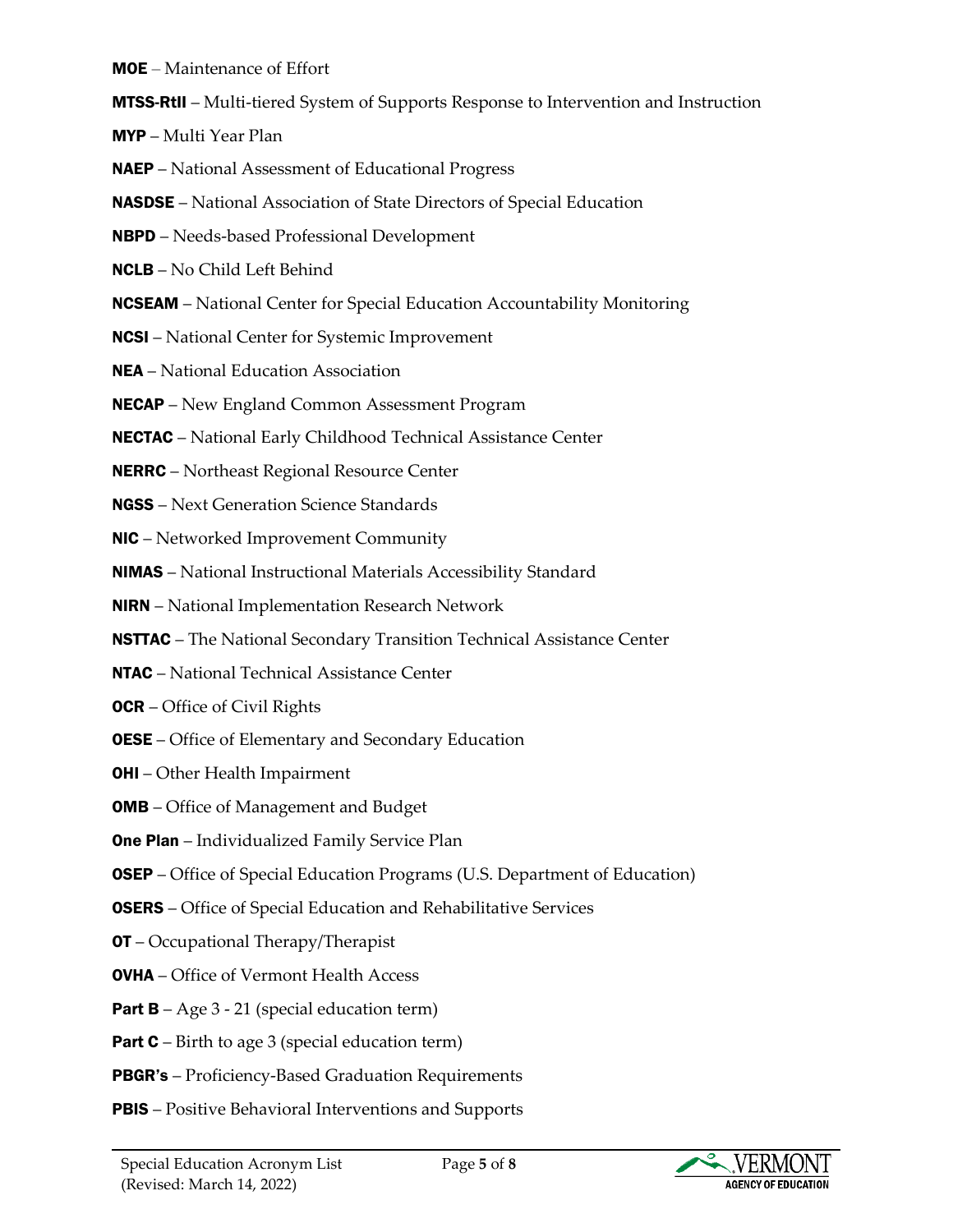- PBL Proficiency-Based Learning
- PD Professional Development
- **PECS** Picture Exchange Communication System
- PLAAFP Present Levels of Academic Achievement and Functional Performance
- PLP Personalized Learning Plans
- PreK Prekindergarten
- PT Physical Therapist
- PTA Parent Teacher Association
- RDA Results Driven Accountability
- RFP Request for Proposal (for contracting with external consultants)
- ROI Weekly Rate of Improvement
- RTI Response to Intervention
- RTII Responsiveness to Instruction and Intervention
- Rule 4500 Use of Restraint and Seclusion in Schools
- SBAC Smarter Balanced Assessment Consortium
- SBE State Board of Education
- SC School Test Coordinator
- SD Supervisory District, School District
- **SDI** Specially Designed Instruction
- **SEA** State Education Agency (i.e., Agency of Education)
- **SEERs** Special Education Expense Reports
- **SEL** Social and Emotional Learning
- **SETT** Student, Environments, Tasks and Tools
- SIG School Improvement Grant
- SIMR State Identified Measurable Result (the focus of the state's SSIP)
- SIT School Improvement Team
- SLD Specific Learning Disability
- SLDS Statewide Longitudinal Data System
- SLI Speech/Language Impairments
- SLP Speech Language Pathologist
- SMART Specific, Measurable, Achievable, Realistic, and Time-Bound
- SPDG State Personnel Development Grant

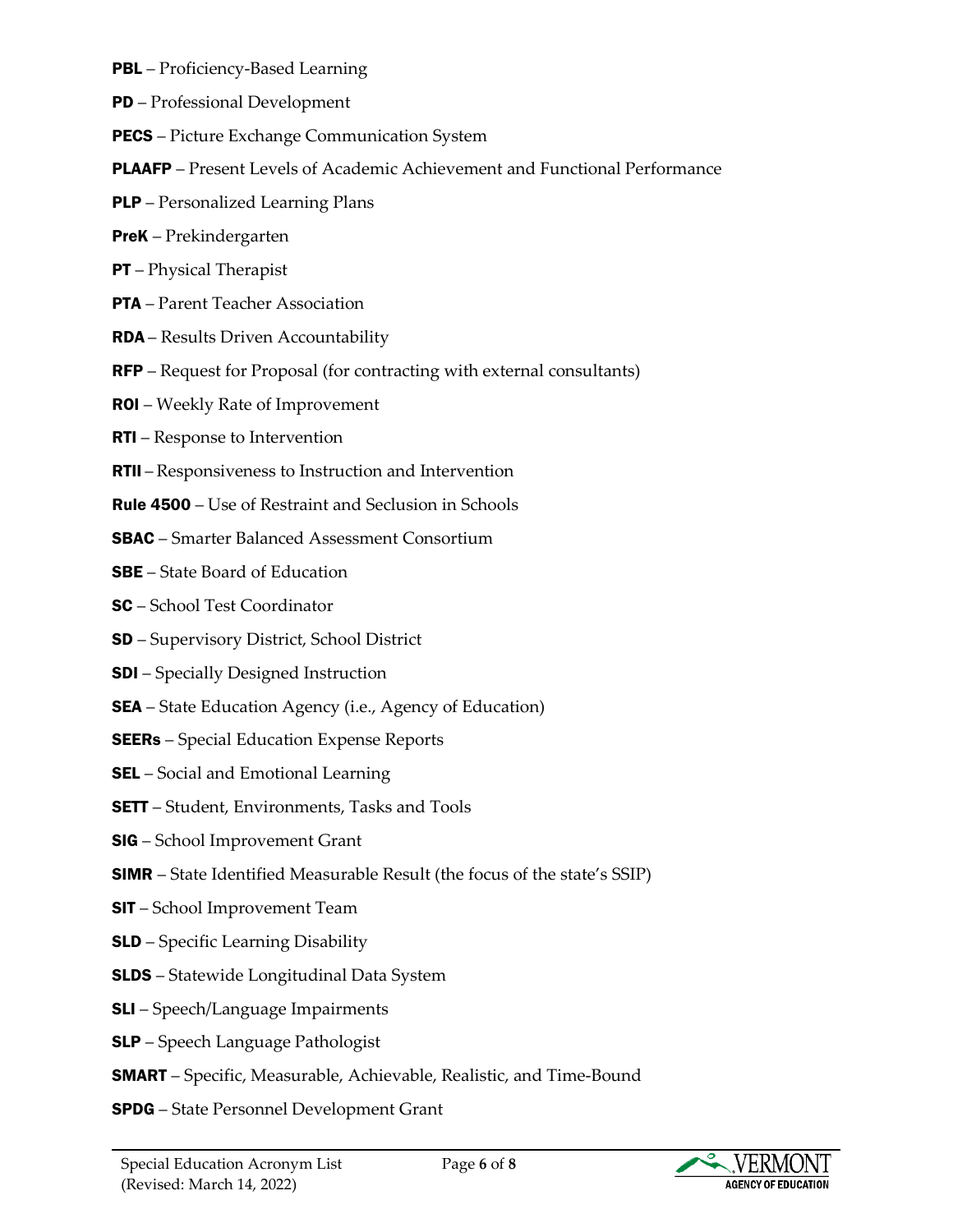- SPP/APR State Performance Plan and Annual Performance Report
- SSIP State Systemic Improvement Plan
- SSS Student Support Services Division
- STEM, STEAM Science, Technology, Engineering, (Arts), Mathematics
- SU Supervisory Unions
- SWD Students with Disabilities
- SWIFT School-wide Integrated Framework for Transformation
- SWSD Students with Significant Cognitive Disabilities
- TA Technical Assistance
- **TBI** Traumatic Brain Injury
- TRIPSCY Training & Resources for Interdisciplinary Professionals Serving Children & Youth
- TTS Text to Speech
- UDL Universal Design for Learning
- USDOE United States Department of Education
- UPK Universal Prekindergarten
- UVM University of Vermont
- VCSEA Vermont Council of Special Education Administrators
- VECAP Vermont Early Childhood Action Plan
- **VDH** Vermont Department of Health
- VELS Vermont Early Learning Standards
- VFFCMH Vermont Federation of Families for Children's Mental Health
- VFN Vermont Family Network
- VIIM Vermont Integrated Instruction Model
- VocRehab Division of Vocational Rehabilitation
- VPA Vermont Principal's Association
- VR Vertical Reporting
- VSA Vermont Superintendents Association
- VSBA Vermont School Boards Association
- VSBPE Vermont Standards Board of Professional Educators
- VSEAC Vermont Special Education Advisory Council
- VTAA Vermont Alternative Assessment
- VTCAP Vermont Comprehensive Assessment Program